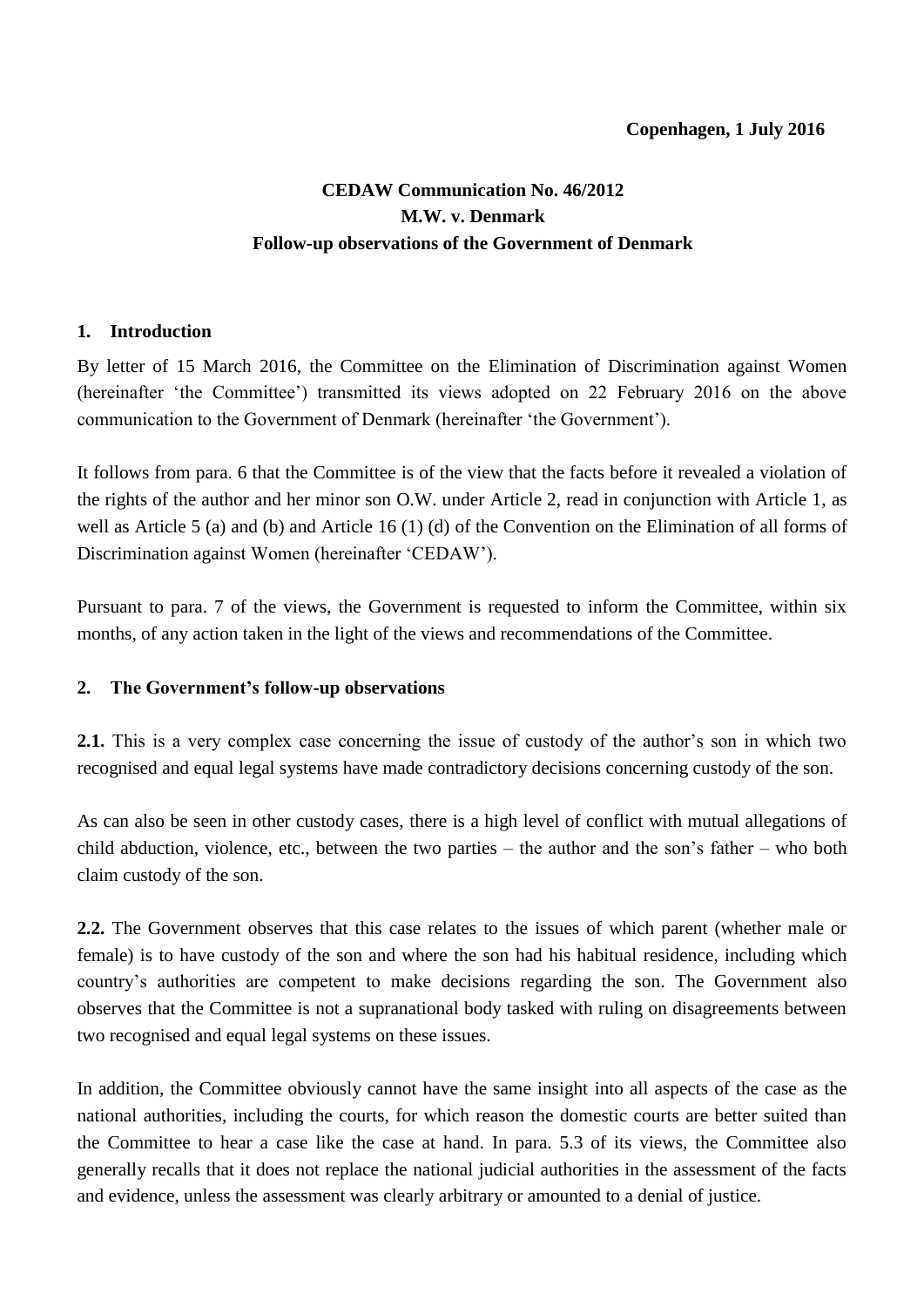However, the Government finds that, to a great extent, the Committee treated the author's unsubstantiated allegations of the Danish authorities' various wrongful acts and omissions as proven facts, as was also pointed out by Committee member Patricia Schulz in her dissenting opinion. In doing so, the Committee practically reversed the burden of proof since the Committee uncritically chose, due to the absence of any negative proof from the State party, to base its views on the author's unsubstantiated allegations.

The Government cannot recognise the Committee's description of the facts of the case. The Government finds that, to a great extent, the statement of facts merely reflects the author's subjective perception of the course of events.

Furthermore, the Government rejects the description of the assessments made by Danish authorities in the national case as being clearly arbitrary or amounting to a denial of justice.

Against this background, the Government finds that the Committee has sought to replace the national authorities in the assessment of the facts and evidence in the case at hand, which is a complex case concerning custody.

In doing so, the Committee reached a conclusion in which the Government does not agree. Accordingly, the Government disagrees in the view that the facts of the case revealed a violation of the rights of the author and her minor son O.W. under Article 2, read in conjunction with Article 1, as well as Article 5 (a) and (b) and Article 16 (1) (d) of CEDAW.

**2.3** As regards the recommendations made by the Committee in its views, the Government observes that it follows from para. **6 (a)** that the Committee recommends that the Government take steps to ensure that the Danish Central Authority promptly collaborate with the Austrian Central Authority in order to ensure the immediate return of O.W. to the author in Austria where if necessary, new proceedings concerning custody and visitation may be conducted in the best interests of the child.

Under Danish law, as appears from the observations previously submitted by the Government, requests for the return of a child under the 1980 Hague Convention are determined by the bailiff's court, whose order in such matters can be appealed to the High Court. As also appears from the Government's observations, the relevant Danish courts have already considered the issue of the return of O.W. to Austria, and the courts have also considered a request for recognition and enforcement of an Austrian decision on custody.

Danish courts are independent, and the Government cannot and will not attempt to reverse previous decisions in this case. The Government observes in this respect that, as previously mentioned, there is no basis for assuming that the assessments made in the case by Danish authorities are clearly arbitrary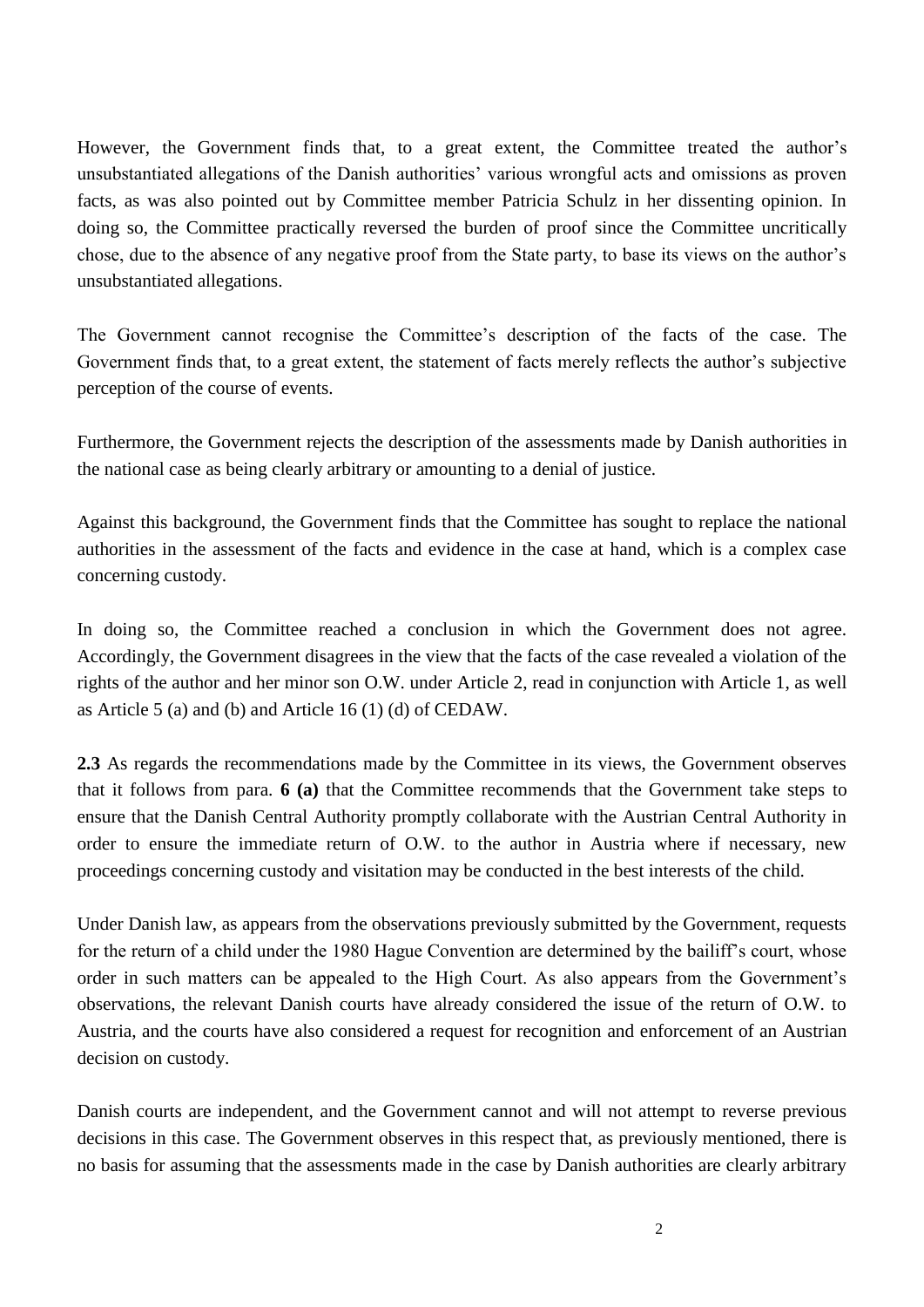or amounting to a denial of justice, and therefore the Committee should not replace the national authorities in the assessment of the facts and evidence.

The Government observes about this issue that it requires renewed clarification of the current situation of O.W. and thus a reconsideration of the best interests of the child in the case at hand to make an assessment of whether it would be in the best interests of O.W. to take up residence with his mother, with whom he has had no contact since 2013. No such necessary information on the current situation was obtained in connection with the consideration of the matter by the Committee.

For the above reasons, the Government is unable to comply with the Committee's recommendation to ensure the immediate return of O.W. to the author.

Furthermore, the Government rejects the Committee's view that the State party has failed to ensure the author with reasonable access to O.W. The Government refers in this respect to its additional observations of 9 August 2013 and 8 June 2015, in which the Government stated that the State party has not been able to provide the author with reasonable access to her son in Denmark as requested by the Committee as the State Administration is the only Danish authority with competence to make decisions on access and as the author does not want the State Administration to process her application for access to her son. In Denmark, as elsewhere, the active involvement of the parents is necessary in cases concerning rights of access. The Government cannot remedy the author's rejection of any and all interaction with the relevant Danish authority.

For the avoidance of any doubt, the Government observes that a final judgment in civil proceedings can only be reversed if, in exceptional circumstances, the case is reopened under section 399 of the Danish Administration of Justice Act (*retsplejeloven*).

Under section 399(1) of the Administration of Justice Act, the Supreme Court may by exception permit the reopening of a case determined by the Court if (i) it may be considered on a substantial balance of probabilities that the evidence available to the Court was incorrect without the applicant's fault and that, if reopened, the case would have a significantly different outcome; (ii) it may be taken for granted that this would be the only way for the applicant to avoid or make good a loss which is drastic to him; and (iii) circumstances in general to a large extent point towards a reopening of the case.

Section 399(1) of the Administration of Justice Act only applies to cases that have been decided by the Supreme Court. However, according to section 399(2) of the Administration of Justice Act, the Supreme Court may, in the same circumstances, permit an appeal against a high court or district court judgment after the expiry of a period of one year.

**2.4** The Government further observes that, according to para. **6 (b)** of the Committee's views, the State party is recommended to take a number of general measures (indents (i) to (vi)), including taking all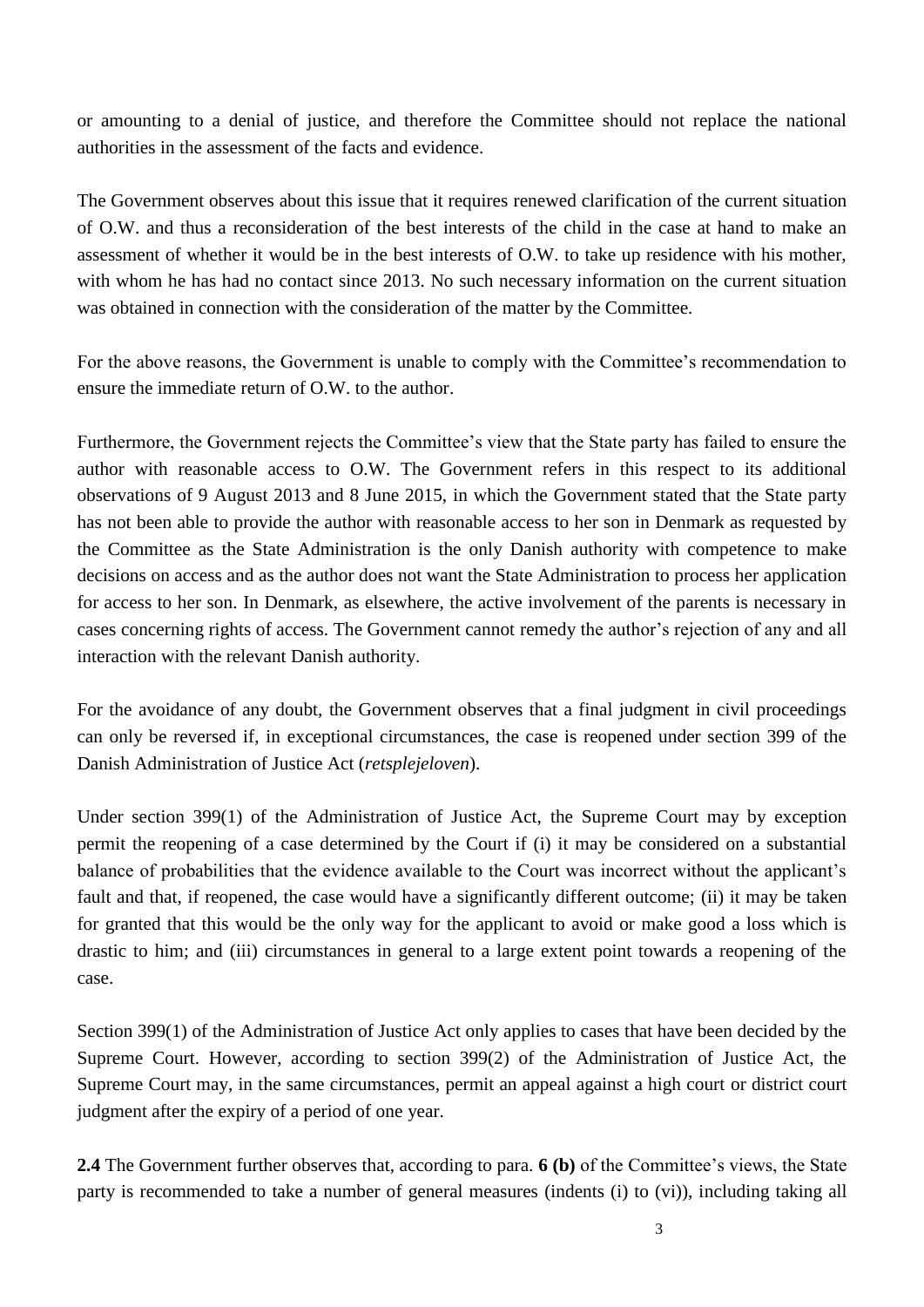appropriate measures to avoid re-occurrence of similar violations in the future and reviewing and amending the Act on Parental Responsibility.

The Government refers in this respect to its additional observations of 8 June 2015 in which the Government stated that it is a fundamental principle of the Act on Parental Responsibility that, in all decisions, the best interests of the child are of paramount importance, including that the child must always be heard in decisions on parental responsibility to allow the child to express its own perspectives and views.

Danish legislation is also based on the fundamental principle that a child has the right to have access to both parents. This applies regardless of the parents' countries of habitual residence, nationality, etc. The Act on Parental Responsibility stipulates that the predominant principle is the child's right to access to both parents – not the parents' right to access to the child.

This Act is accordingly in full agreement with Denmark's international obligations, including the fundamental rights of the child as set out in the International Convention on the Right of the Child, in particular Articles 3 and 12, and the European Convention on Human Rights, in particular Article 8 on the right to respect for private and family life. The Government is also of the clear opinion that Danish legislation on parental responsibility is in agreement with CEDAW.

Finally, it is observed that the power to make decisions under the Act on Parental Responsibility is determined based on the child's habitual residence, which is a common principle under international law for the determination of custody, etc. This principle follows, *inter alia*, from the 1996 Hague Child Protection Convention, which has been acceded to by several countries, including all EU Member **States** 

The Government is confident that the Danish authorities handle cases on parental responsibility in accordance with both national legislation and Denmark's international obligations, taking into account the regard for the best interests of the relevant child.

The Government therefore finds that the Danish rules on parental responsibility and their administration are applied in a way that prevents the risk of disregarding the best interests of the child or that unfair discrimination may occur for reasons such as the parents' gender or nationality.

The Government also finds occasion to mention the joint letter of 7 November 2013 from both the Austrian Central Authority and the Danish Central Authority to the author and the son's father. In this letter, the two Central Authorities informed the parents that, by decisions made by the competent Austrian and Danish courts, the cases on return have been decided in accordance with the European Convention of 20 May 1980 on Recognition and Enforcement of Decisions concerning Custody of Children and on Restoration of Custody of Children and the Hague Convention of 25 October 1980 on the Civil Aspects of International Child Abduction. The Central Authorities informed the parents that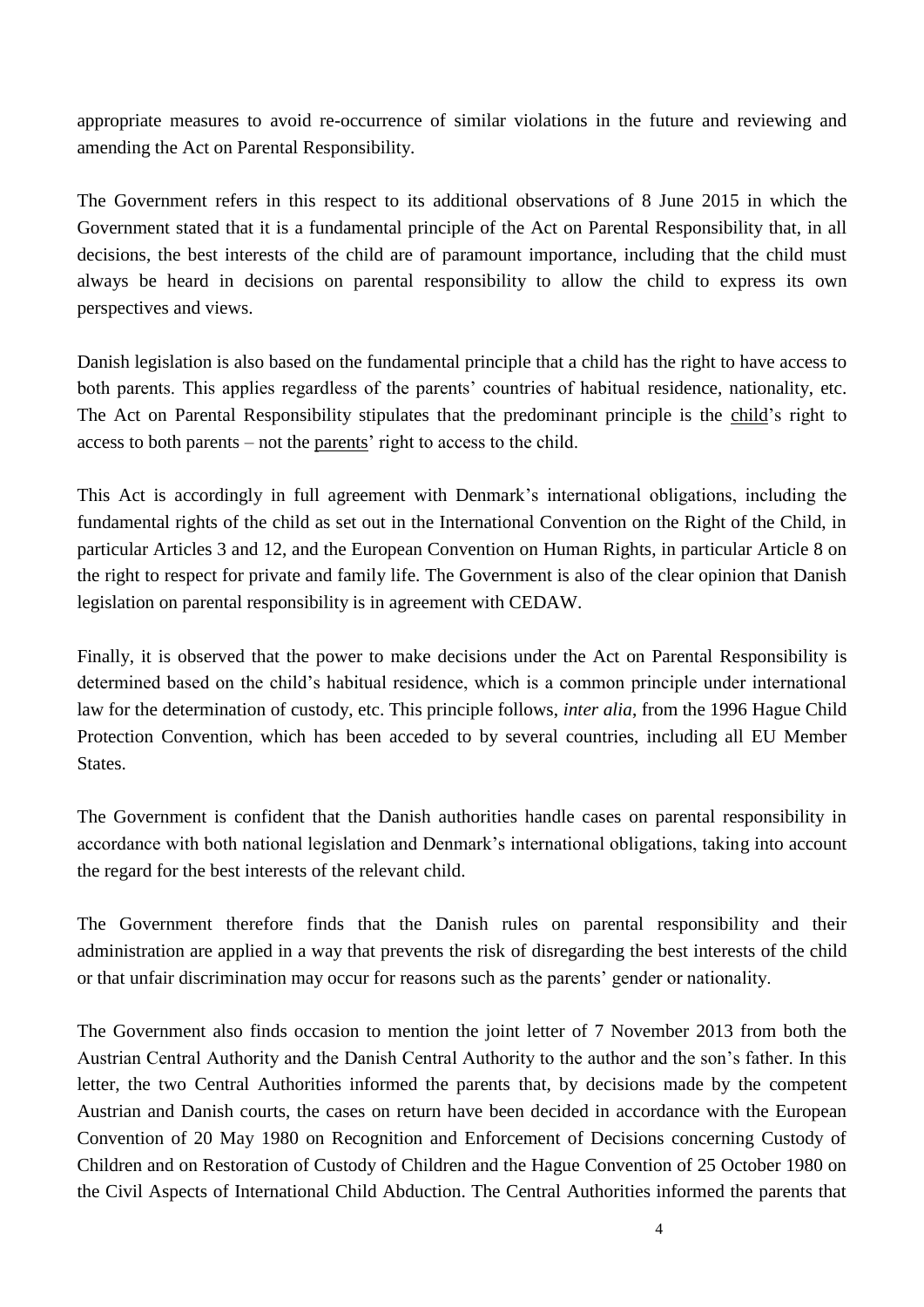this means that the Central Authorities have no further duties and tasks under the conventions concerning the son. In the letter, the Austrian and the Danish Central Authorities also made a mutual offer of mediation to the author and the son's father. On the part of the Danish Central Authority, this offer of mediation still applies. On 24 May 2016, the Danish Central Authority contacted the Austrian Central Authority, who confirmed that, on their part, the mutual offer of mediation to the author and the son's father also still applies.

It is the experience of the Government that the level of conflict is often so high in cases on parental responsibility, and particularly cases in which one parent tries to prevent the child from having contact with the other parent, that the parent whose claim is dismissed may feel discriminated against. This is a premise of the administration of this field, which, however, does not affect the requirement that the decisive consideration at all times must be the best interests of the child and not the parents' desire to accommodate their own needs.

Precisely due to the nature of such cases and their significance to the parties involved, not least the children, continuous efforts are made to adapt and improve the governance and administration of the field. By the enactment of the 2007 Act on Parental Responsibility, much greater focus was given to the child's perspective and the best interests of the child as compared with previously, and subsequently further improvements have been made on an ongoing basis to the management of parents' conflicts about children.

Cases involving violations of the Danish Act on International Child Abduction (*børnebortførelsesloven*) will normally be decided by judges experienced in this kind of cases and other cases involving children, including cases on custody, access and place of residence, as well as cases on enforcement of the decisions made in such cases.

During their initial training, assistant judges must complete a number of courses on cases about children, including cases on access rights. In 2016, the Judicial Academy (*Domstolsakademiet*) of the Danish Court Administration (*Domstolsstyrelsen*), which runs courses for judges, also offers a course on discrimination at which the main subject taught is commonly experienced differential treatment, like differential treatment based on gender.

In recent years, the courts have moreover generally increased their focus on conflict management and court and reconciliation mediation. Courses have been held, *inter alia*, on conflict management at court, and almost all court employees have attended. Some courts have also organised special project days on court and reconciliation mediation.

**2.5** The Government also observes that, according to para. 7 of the Committee's views, the State party is also requested to publish the present views, to have them translated into the official language of the State party and to ensure that they are widely disseminated in the territory of the State.